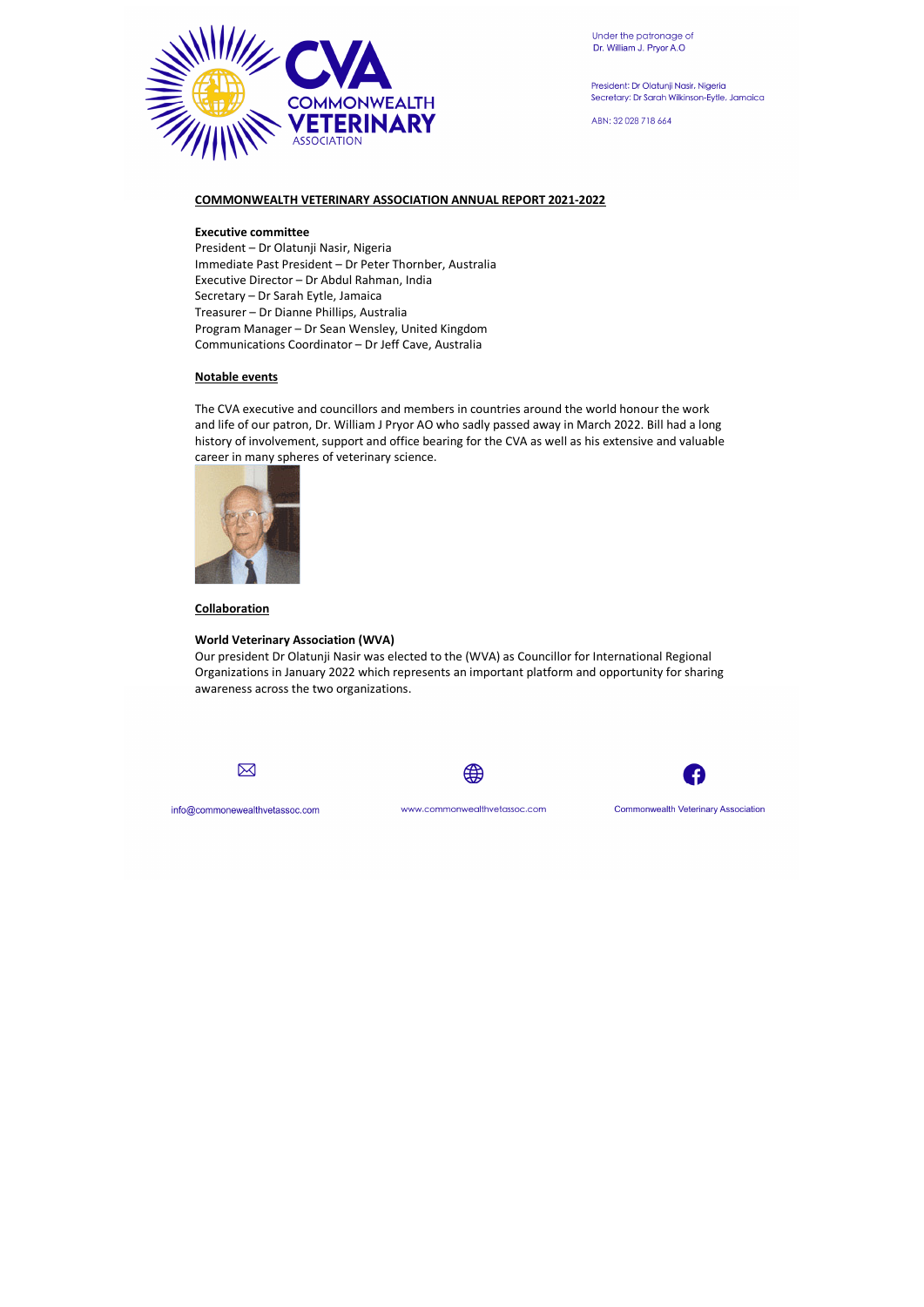

Under the patronage of Dr. William J. Pryor A.O

President: Dr Olatunji Nasir, Nigeria Secretary: Dr Sarah Wilkinson-Eytle, Jamaica

ABN: 32 028 718 664

## **Vets Beyond Borders (VBB)**

Our memorandum of understanding was updated between our organizations and work is underway to identify areas for shared training and collaboration as well as access for CVA members to the VBB portal.

## **Vet Sustain**

Following positive dialogue with the World Federation for Animals (WFA), CVA lent its support to calls for the adoption of the United Nations Environment Assembly (UNEA) 5.2 resolution, which would explicitly recognise the role and significance of animal welfare in sustainable development. The resolution was adopted on  $2<sup>nd</sup>$  March at the UN Environment Assembly held in Nairobi. WFA Chief Executive and veterinary surgeon Dr James Yeates said "I wanted to extend my thanks to the CVA for the support for the UNEA 5.2 resolution. It was a successful venture, that led to the unanimous acceptance of the Resolution on the animal welfare - environment - sustainable development nexus by all member states. This is a historic achievement." A press release, issued jointly by World Federation for Animals, Africa Network for Animal Welfare and the InterAfrican Bureau for Animal Resources, can be found here.

We signed a memorandum of understanding with Vet Sustain at our first virtual pan-Commonwealth council meeting, held in January 2022. Vet Sustain is the UK-based organization supporting veterinary professionals to drive change towards a more sustainable future. On the announcement of the MOU, CVA President Olatunji Nasir said "We look forward to building our relationship with Vet Sustain to provide practical support and knowledge exchange among our members across the Commonwealth."

## **World Federation for Animals**

#### **Training Opportunities**

## **Rabies Diagnostic Training Workshop**

On 23 March 2022, a 2-day workshop on brain sample collection, packing, transportation and diagnosis of rabies in animals was jointly organized by the Commonwealth Veterinary Association, the Veterinary College at Hassan, & the OIE-Reference Laboratory for Rabies, Veterinary College, Bengaluru, India.





info@commonewealthvetassoc.com

www.commonwealthvetassoc.com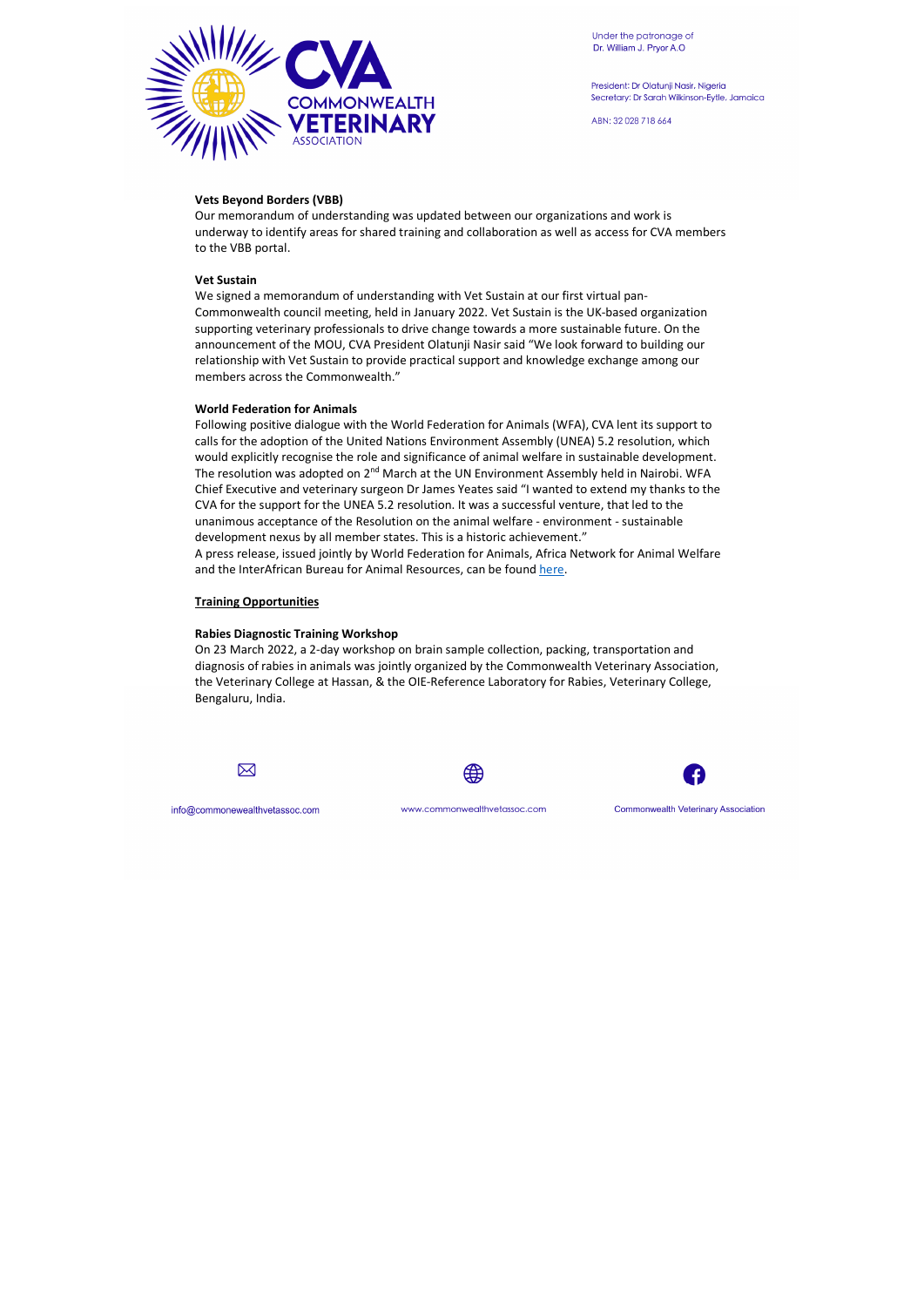

Under the patronage of Dr. William J. Pryor A.O

President: Dr Olatunji Nasir, Nigeria Secretary: Dr Sarah Wilkinson-Eytle, Jamaica

ABN: 32 028 718 664

A total of 42 participants from different parts of the country, including the faculty from various disciplines of Veterinary College in Hassan and Veterinary Officers from Dept of Animal Husbandry & Veterinary Services, Govt. of Karnataka participated in the workshop.



*Day 1 (23rd March 2022): Dignitaries, resource persons, Coordinators with participants*



*Day 2 (24th March 2022): Resource persons demonstrating dog brain sampling* 







info@commonewealthvetassoc.com

www.commonwealthvetassoc.com